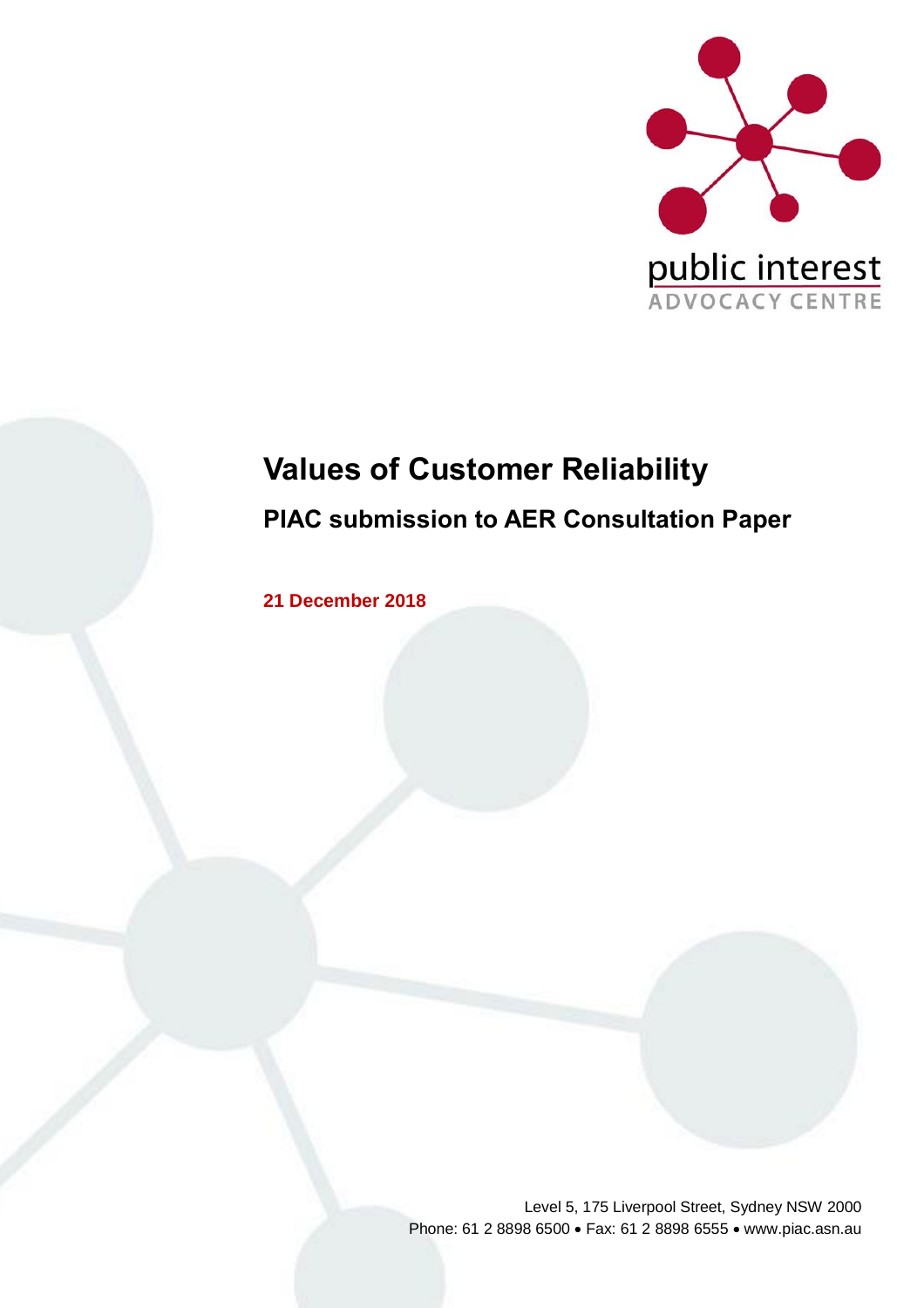### **About the Public Interest Advocacy Centre**

The Public Interest Advocacy Centre (PIAC) is an independent, non-profit legal centre based in Sydney.

Established in 1982, PIAC tackles barriers to justice and fairness experienced by people who are vulnerable or facing disadvantage. We ensure basic rights are enjoyed across the community through legal assistance and strategic litigation, public policy development, communication and training.

## **Energy and Water Consumers' Advocacy Program**

The Energy and Water Consumers' Advocacy Program (EWCAP) represents the interests of lowincome and other residential consumers of electricity, gas and water in New South Wales. The program develops policy and advocates in the interests of low-income and other residential consumers in the NSW energy and water markets. PIAC receives input from a community-based reference group whose members include:

- NSW Council of Social Service:
- Combined Pensioners and Superannuants Association of NSW;
- Ethnic Communities Council NSW;
- Salvation Army;
- Physical Disability Council NSW;
- Anglicare;
- Good Shepherd Microfinance;
- Affiliated Residential Park Residents Association NSW;
- Tenants Union; and
- The Sydney Alliance.

#### **Contact**

Craig Memery Public Interest Advocacy Centre Level 5, 175 Liverpool St Sydney NSW 2000

T: (02) 8898 6522 E: cmemery@piac.asn.au

Website: [www.piac.asn.au](http://www.piac.asn.au/)



**F** Public Interest Advocacy Centre



The Public Interest Advocacy Centre office is located on the land of the Gadigal of the Eora Nation.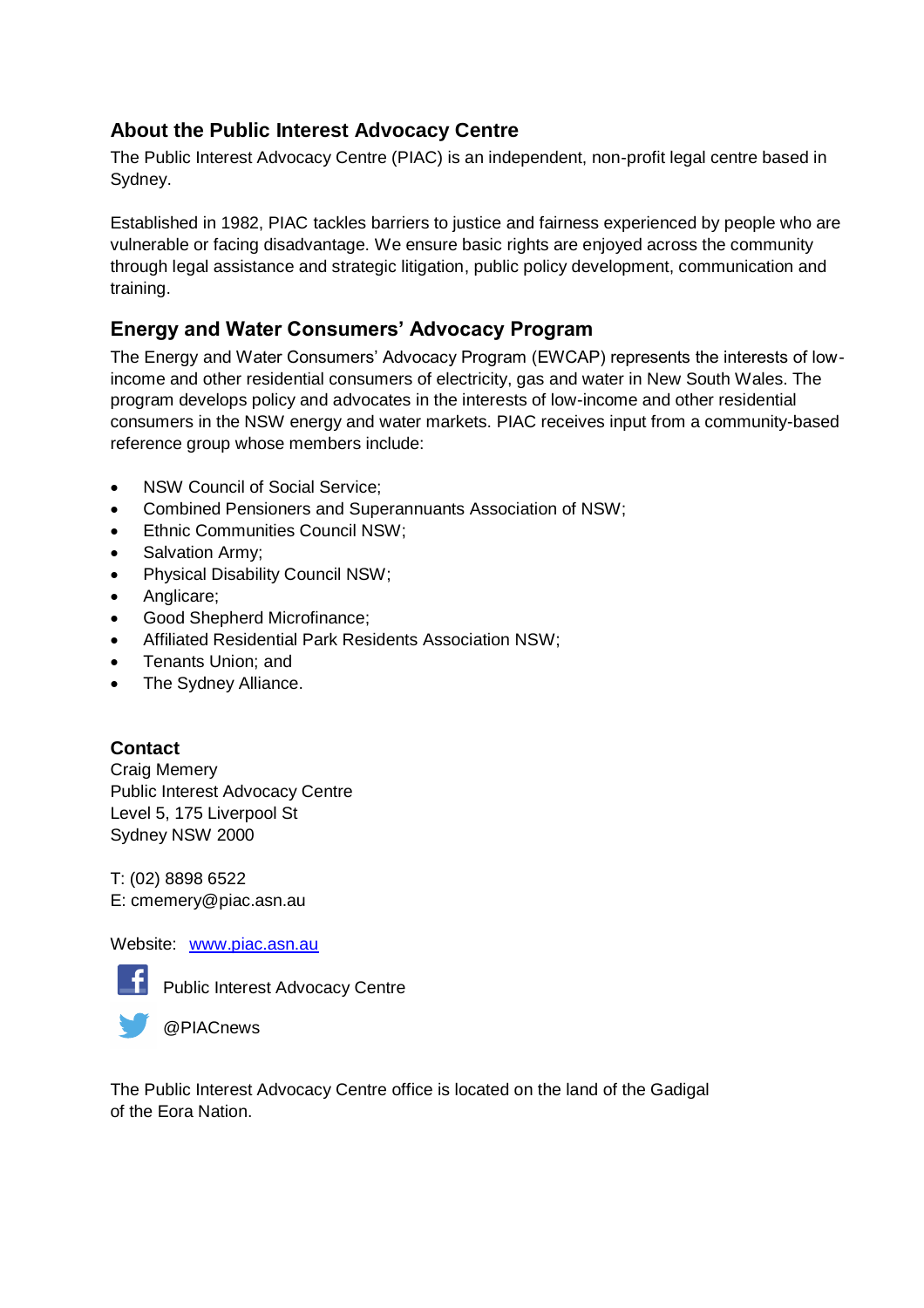## **Contents**

| AEMO's VCR guidelines is a useful reference point, but further work is required  1 |  |
|------------------------------------------------------------------------------------|--|
|                                                                                    |  |
|                                                                                    |  |
|                                                                                    |  |
|                                                                                    |  |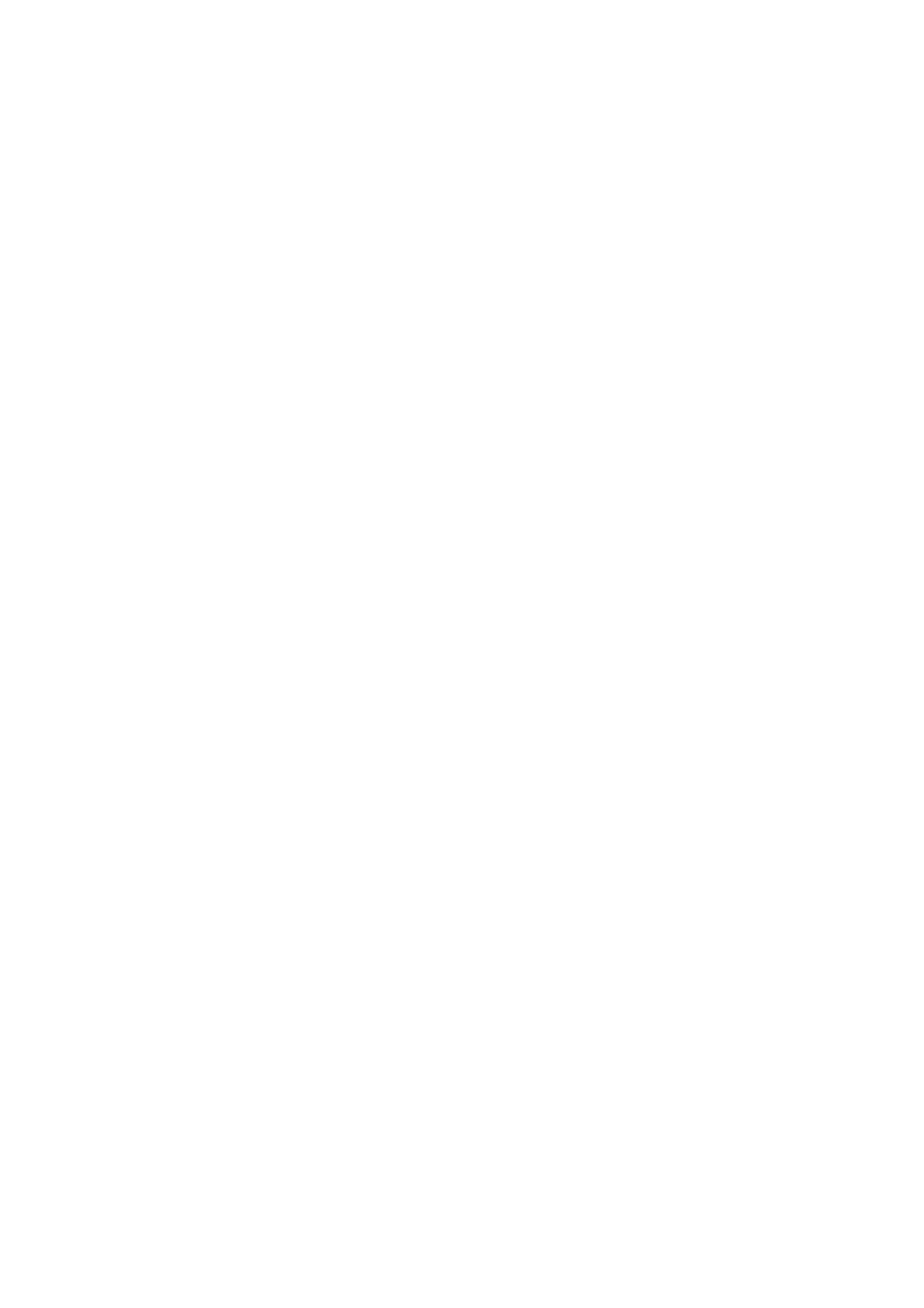## <span id="page-4-0"></span>**Overview**

The Values of Customer Reliability (VCR) has long been a key element of NEM energy market frameworks, and how it is determined and applied is of increasing importance if efficiency is to be achieved, both throughout a number of transitions in the energy systems and markets and after commensurate changes to energy market design and regulatory frameworks are made.

## <span id="page-4-1"></span>**AER's VCR values should be default**

PIAC supports the AER having responsibility for developing VCR values.

PIAC is concerned about the high cost, inconsistency, lack of rigour and lack of transparency of VCR values<sup>1</sup> proposed by network businesses in particular. In PIAC's view stronger guidance, and a degree of prescription, is needed regarding the appropriate approach to determining and applying VCR in a given setting, and the AER's VCR values should be the default.

Accordingly, the AER's VCR values will need to be comprehensive enough for only very limited and infrequent use of alternate values to be justified. The VCR values produced by the AER, along with associated rules and regulations, will need to ensure that VCR arrangements are fit for any anticipated application of VCR, and remain so into the future. These outcomes are essential to provide long-term certainty for industry and confidence for all stakeholders.

### <span id="page-4-2"></span>**AEMO's VCR guidelines is a useful reference point, but further work is required**

AEMO's approach to developing the previous VCR values has been pioneering at the time it was undertaken. PIAC is of the view that AEMO's VCR process, values and Application Guide offer a sound reference point for future work on VCR. Nonetheless, the interaction between consumers and the energy system is undergoing massive changes that alter consumers' expectations for the relationship between price and reliability in fundamental and complicated ways. The AER will need to employ different, and necessarily more complex, approaches to understand contemporary Values of Customer Reliability.

## <span id="page-4-3"></span>**Applications of VCR**

In recent years, VCR has been applied in circumstances, and at a level of granularity, which were not anticipated, and for which it was not designed. This highlights the need for a detailed and adaptable set of VCR values that are designed to be applied in a variety of circumstances. Any future work on VCR will need to respond to these developments and be done with cognizance of the applications of VCR.

It will not be practical (or, in some cases, possible) to produce VCR values to cater to all conceivable future applications; yet, in PIAC's view, it is in the long-term interests of consumers to make every reasonable effort to do so.

 $\overline{a}$ <sup>1</sup> And other information that is purported to reflect consumer preference with respect to price and reliability trade-offs.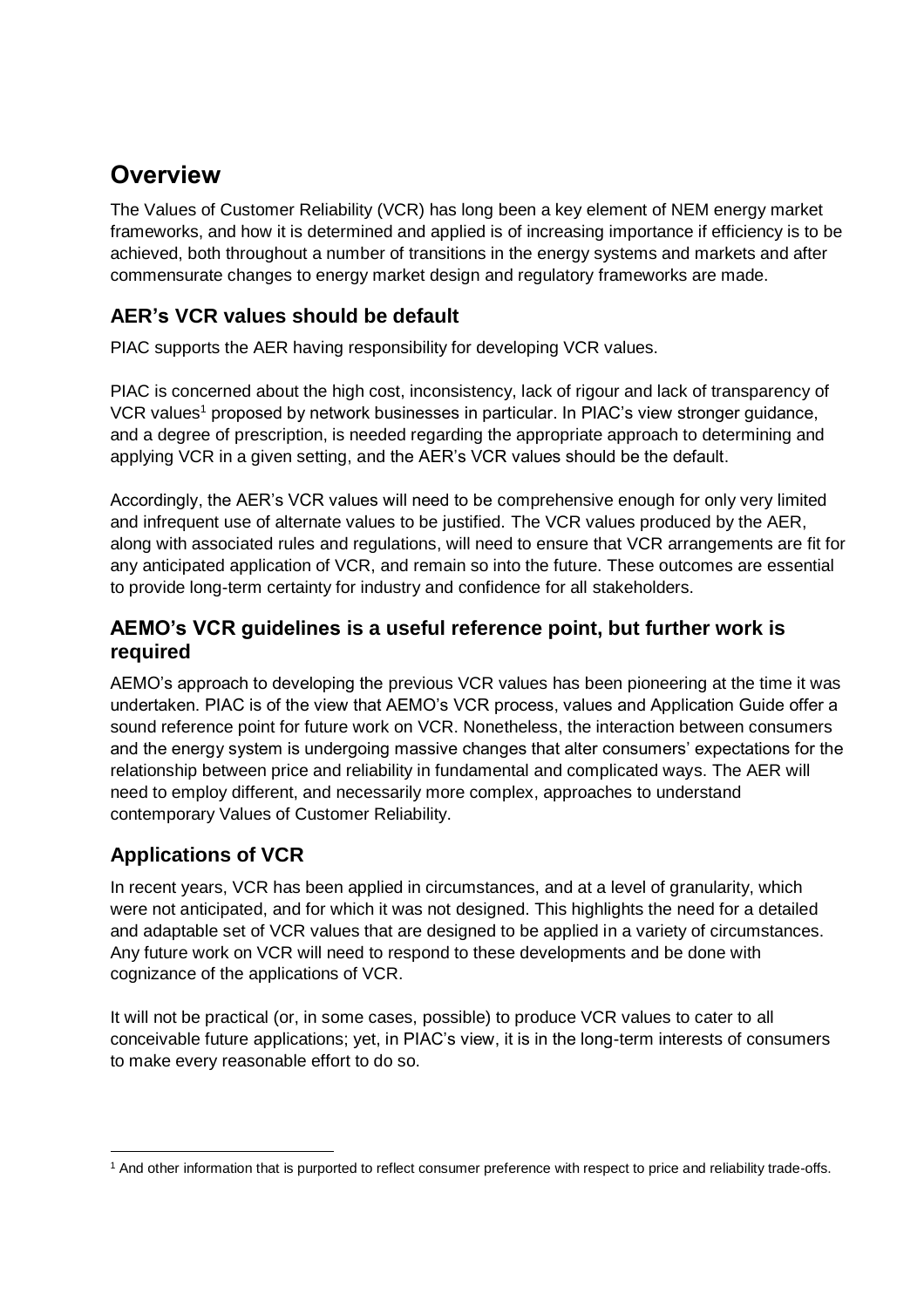## <span id="page-5-0"></span>**AER's VCR guideline**

PIAC recommends that, as AEMO did, the AER should develop a guideline for the application of VCR which provides guidance on matters including (but not limited to):

- the interpretation and application of AER's VCR values;
- the limited circumstances in which the use of alternate VCRs may be appropriate; and
- what are acceptance approaches in the development of alternate VCRs.

PIAC recommends that the AER considers seeking changes to the National Energy Rules that:

- make the AER's VCR guideline binding; and/or
- prescribe elements of the AER's approach to VCR.

These changes above will help support the NEO, insofar as having stronger guidance for industry, along with appropriate prescription, that supports the AER's approach to determining VCR, affords businesses less discretion in the matters to which they must have regard. This will:

- support the consistent application of AER's VCR values as the 'default';
- provide certainty over the longer term for businesses, consumers, energy market institutions, governments and other stakeholders;
- minimise regulatory compliance burden on network businesses: and
- limit and ideally eliminate grounds on which businesses may seek judicial review of AER decisions regarding VCR.

Where any regulated business chooses to undertake its own VCR study, the AER should only consider it for the purposes of regulatory determinations if it complies with the guideline.

### <span id="page-5-1"></span>**Expression of consumers preferences**

In producing the VCR, the AER should seek to understand:

- in depth, consumers' willingness to pay to maintain or improve on extant reliability levels;
- in depth, consumers' willingness to accept current or lower reliability levels in return for lower bills;
- consumers' willingness to
	- $\circ$  Participate in demand response. This could be understood as a VCR for 'partial' supply for some consumers. For example, pool pumps will have a lower VCR than indoor lights, which is particularly of note when planning or operating parts of the energy system for controlled outages that result from constraints in network or generation capacity. In these cases, a transfer of wealth from consumers with higher VCR to those with lower VCR (and who can forgo some loads) will often be a more efficient way to maintain supply in a manner that reflect people's willingness to pay, compared with building more network or generation infrastructure.
	- o Reduce their demand voluntarily and without payment, particularly during events nearing Maximum Demand. A recent Energy Consumers Australia "Consumer Sentiment Survey" found that 50% of households would reduce their load without payment to relieve pressure on the grid on a high demand day.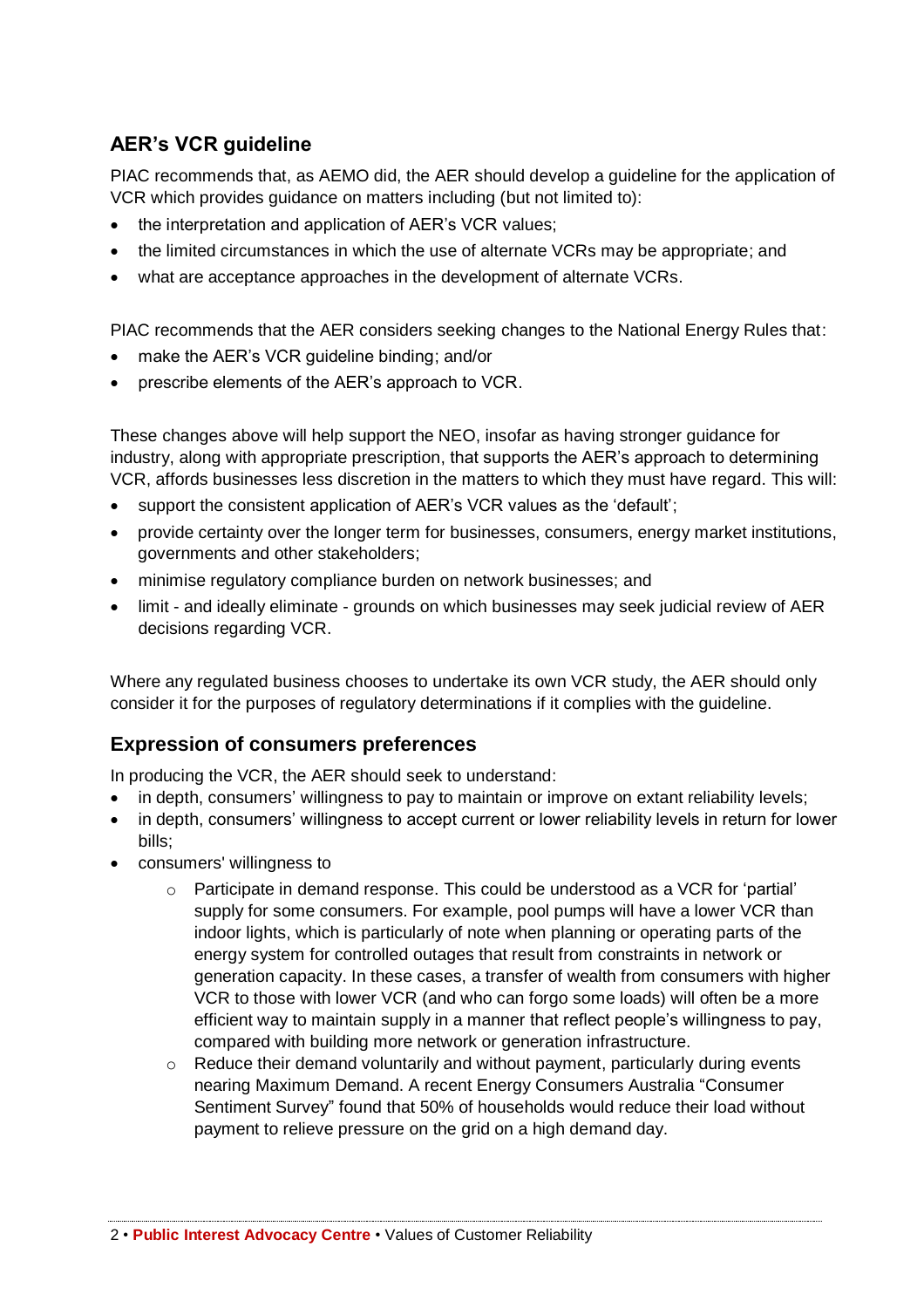- cognitive biases that may influence consumers' responses to questions about willingness to pay or accept, and adjust results according to these. For example, the bias of 'Uncertainty aversion' has been shown to affect the consumer response to surveys on VCR. Uncertainty aversion can be minimised by using face-to-face deliberative engagement with people (rather than relying on phone and online surveys) and adjusted for weighting analysis of responses (for example, according to respondents' actual experience of outages), and ensuring minimum quotas of respondents with exposure to outages.
- the impact on VCR values of ways other than making price/reliability trade-offs for managing reliability. For example, people are demonstrably more accepting of outages, and better able to manage the impact, if they have better information about
	- o when (if known) the outage will occur;
	- o the cause of the outage; and/or
	- o an estimate of when supply is expected to be restored.
- which substitution is appropriate and acceptable for different types of consumers and in different locations. This includes consideration of the nature, impact and preferences for potential forms of substitution, such as:
	- $\circ$  backup generation, which may be
		- **EXECT** temporary/relocatable (petrol or diesel powered), for hire or provided by an energy network, or
		- permanent/onsite (diesel or gas), which are common for critical loads and in remote areas.
	- $\circ$  batteries and an inverters that can supply some or all of the onsite load, with or without
		- Uninterruptable Power Supply functionality to ride through any faults and
		- solar panels or a backup generator for longer term outages
	- o fuel substitution options that are incremental in nature and cost. For example, where a customer would purchase an \$8k domestic solar and battery system for purposes other than reliability, and an upgrade to \$10k system will also provide islanded onsite backup supply, the substitution cost is arguably the difference between the two options, or \$2K.
- attributes of the current energy system and expected attributes of the future energy system. For example, the future energy system would be expected to have a more productive demand response market, and more accessible fuel substitution in the form of batteries.

In PIAC's view, in order to understand the value placed on reliability by any given consumer, the AER should use the **lower** value of:

- the maximum value a consumer is willing to pay for reliability;
- the minimum cost associated with of the options a consumer is willing to accept; and
- the lowest cost substitution options (where these are appropriate and preferred for a given consumer).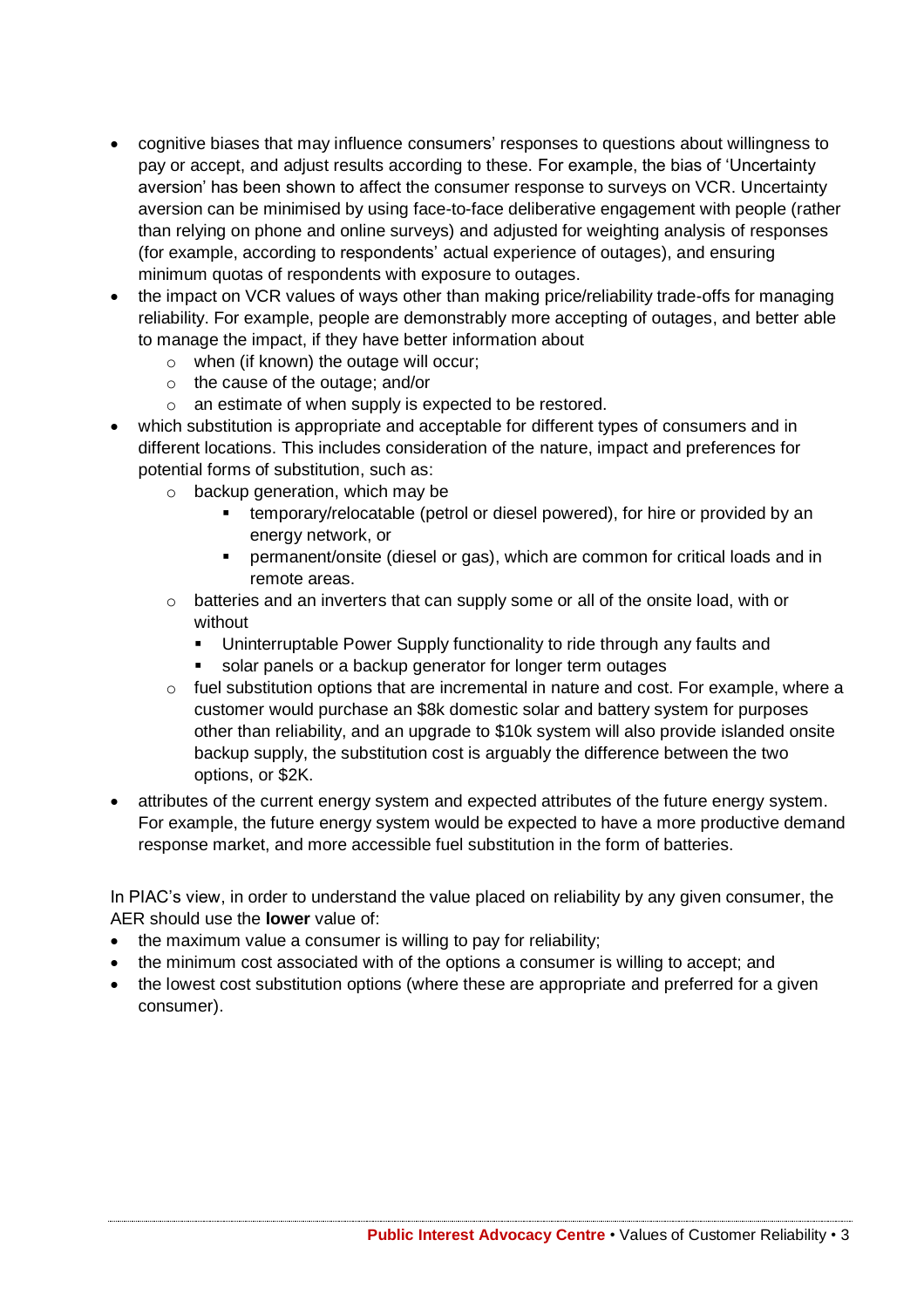## <span id="page-7-0"></span>**Responses to consultation questions**

#### **Question 1: How might the wholesale market price cap be informed by VCR?**

VCR should be used to inform the setting of the Reliability Standard, which is a fundamental metric in modelling for wholesale market price settings.

It is reasonable to assume the Market Price Caps (MPC) should be well below VCR The MPC, however, is only one factor in achieving the Reliability Standard. While some stakeholders believe that the MPC should be more directly linked to - or even equal to – VCR, PIAC does not support this view. Elements common to both MPC and VCR are outnumbered by those that aren't, such that they could not be intrinsically linked; it even may be appropriate to raise one and lower the other at the same time.

#### **Question 2: What customers and outage scenarios should be considered when deriving applicable VCR values to inform the wholesale market price cap?**

As noted above, PIAC is of the view that VCR should be used to inform the setting of the Reliability Standard, and this should be the extent of its direct use in setting the MPC.

In setting the Reliability Standard, the outage scenarios considered should reflect the nature of outages relevant to involuntary curtailment due to insufficient generation, such as controlled rolling blackouts of residential areas that are initiated at a transmission or sub-transmission level, and brief curtailment of large loads such as smelters. Importantly, it should be assumed that outages at smelters are of a length that carries no risk of irreversible damage to potlines.

#### **Question 3: Should VCR inform load-shedding priorities for services other than essential service, and if so, how?**

Yes. Load shedding should, to the extent practicable, be based on a merit order of lowest VCR to highest. Outage scenarios considered should reflect the nature of outages relevant to curtailment due to insufficient generation, such as controlled rolling blackouts of residential areas that are initiated at a transmission or sub-transmission level, and brief curtailment of large loads such as smelters. Importantly, it should be assumed that load shedding periods at smelters are of a length that carries no risk of irreversible damage to potlines.

As noted herein, the development of VCR values should have regard to people's willingness to:

- Participate in demand response. This could be understood as a VCR for 'partial' supply for some consumers; for example, pool pumps will have a lower VCR than indoor lights, when planning or operating parts of the energy system for controlled outages that result from constraints in network or generation capacity. In these cases, a transfer of wealth from consumers with higher VCR to those with lower VCR (and who can forgo some loads) will often be a more efficient way to maintain supply in a manner that reflect people's willingness to pay, compared with building more network or generation infrastructure.
- Reduce their demand voluntarily and without payment, particularly during events nearing Maximum Demand. A recent Energy Consumers Australia "Consumer Sentiment Survey" found that 50% of households would reduce their load without payment to relieve pressure on the grid on a high demand day.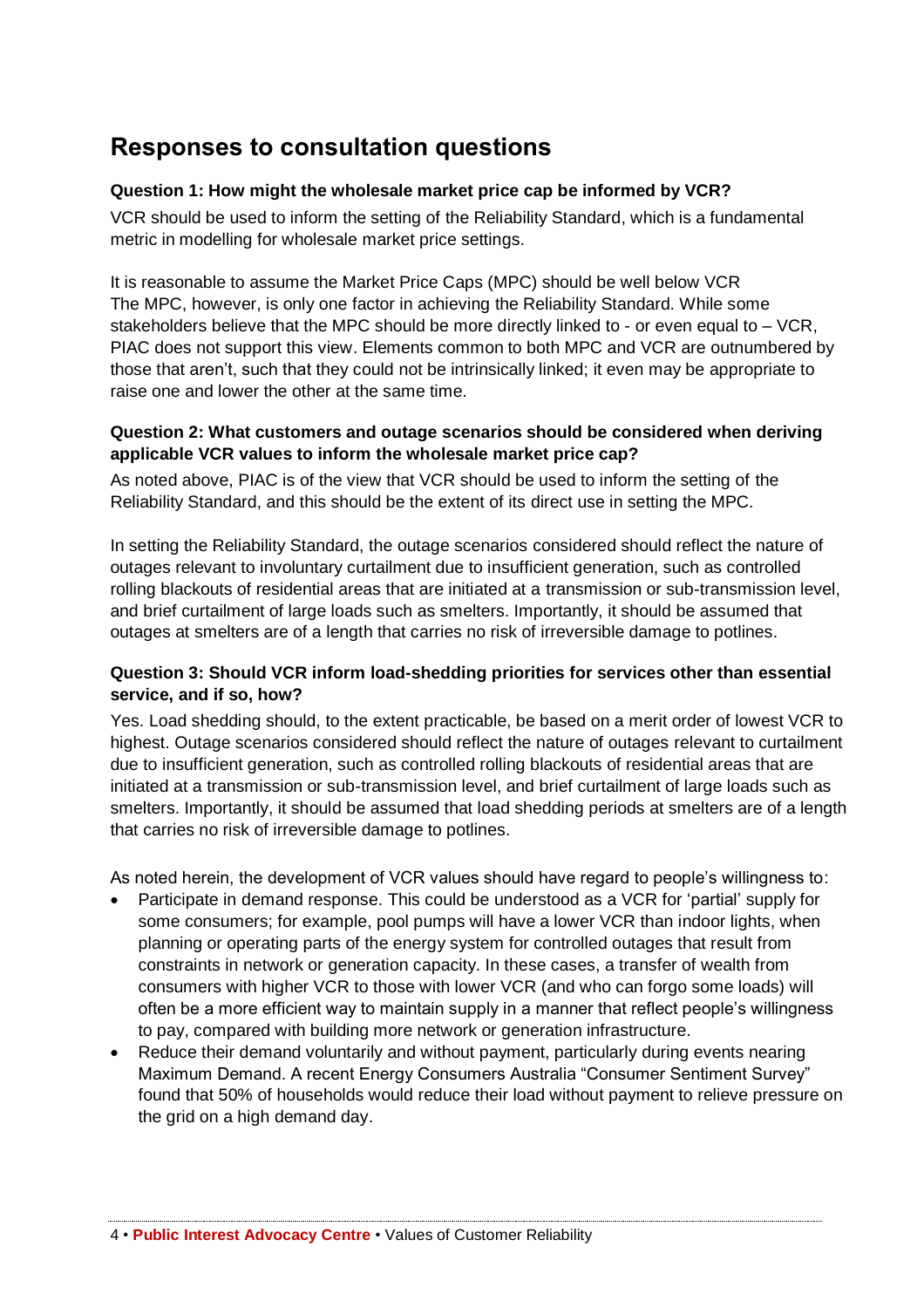#### **Question 5: Should VCR inform a price cap for ancillary services such as NSCAS and FCAS, and if so, how? Question 7: Should VCR inform a price cap for RERT, and if so, how?**

Yes. Average VCR values should be considered an absolute cap on the value of services procured under RERT or any other mechanism for the reliability and/or security of the energy system.

**Question 4: What customers and outage scenarios should be considered when deriving the VCR values considered when establishing load-shedding priorities? Question 6: What customers and outage scenarios should be considered when deriving applicable VCR values? Question 8: What customers and outage scenarios should be considered when deriving applicable VCR values? Question 14: If so, what customer and outage scenarios should be considered when deriving applicable VCR values? Question 26: What outage scenarios should be included when surveying customers to establish a CDF? Question 27: Are there particular outage characteristics that are critical to focus on in this review and any surveys we conduct? Question 28: What outage characteristics do you consider necessary to include as being likely to drive variation in values of customer reliability?**

In producing the VCR, the AER should have regard to the consumer experience of outages from a whole-of-system perspective, with weighting made according to where in the system where most outages experienced occur.

- Transmission- and sub-transmission-connected consumers experience relatively fewer outages compared to distribution connected customers
- Distribution-connected electricity consumers experience the most outages.
	- o The majority of these outages occur in the distribution network (95.6% of outages according to the AEMC's Reliability Frameworks Review)
	- $\circ$  Outages from generation shortfalls, usually experienced as periods of load shedding, are relatively insignificant (0.23% of outages).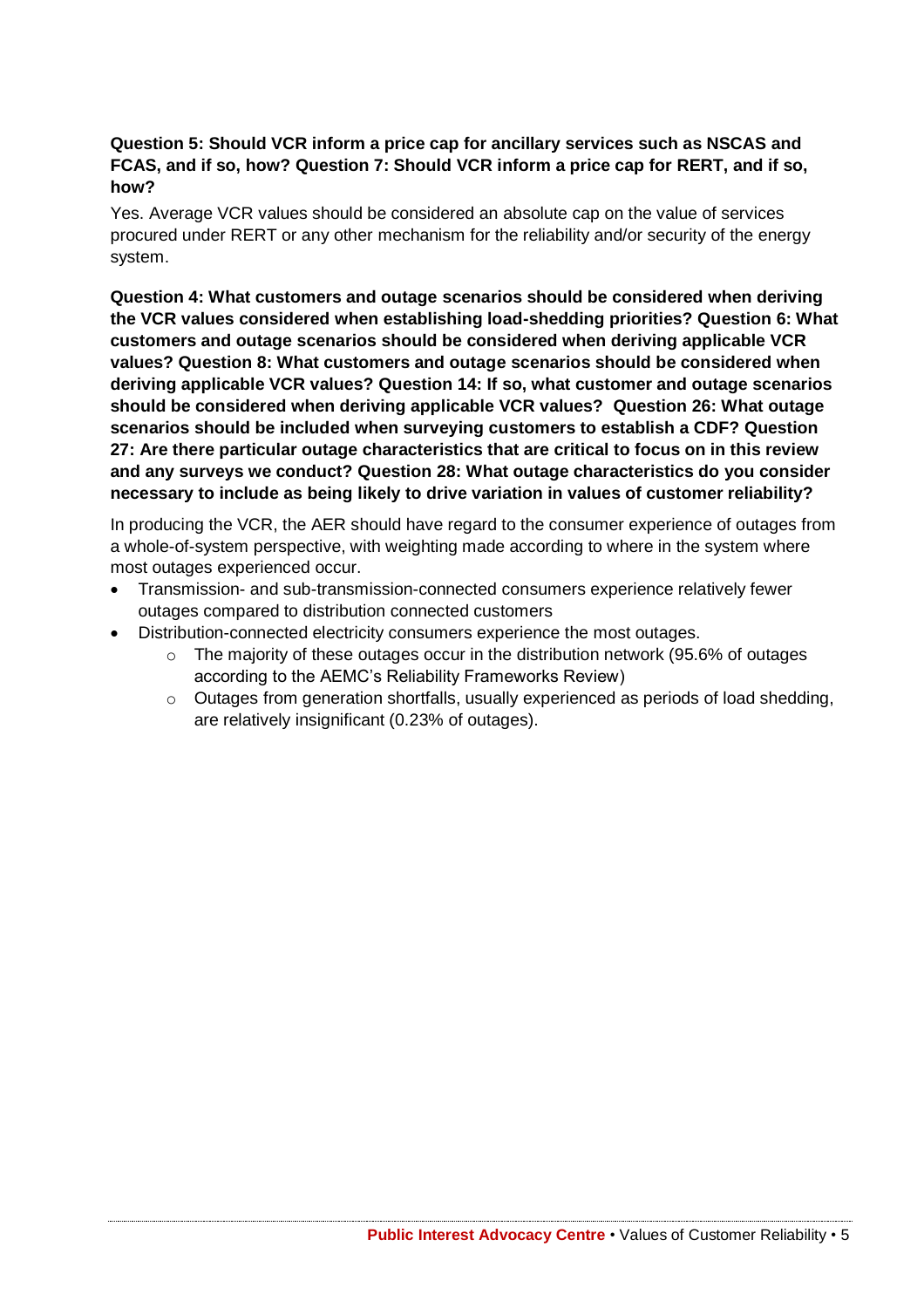

**Figure 1 Sources of supply interruptions in the NEM: 2007-08 to 2016-17. Taken from the AEMC's Reliability Frameworks Review final report**

These relativities should be reflected in how VCRs and related metrics are determined and expressed, considering that the consumer impact of, and sentiment towards, outages originating in different parts of the system will not be the same.

Some stakeholders may hold the view that the consumers experience of an outage is mostly dependent on the duration of the outage alone. In PIAC's view, that is a questionable and over simplistic view. Consider the experiences of a household of a relatively common local residential street level outage with a less common, wider-scale outage. While the durations of both outages may be the same, the consumer impact of a local outage is in many ways more manageable that a wider-scale outage is not.

| <b>Concern</b>       | <b>Distribution-level outage</b>                                                                                                          | Transmission- or sub-<br>transmission-level outage                                                                                                                                                               |
|----------------------|-------------------------------------------------------------------------------------------------------------------------------------------|------------------------------------------------------------------------------------------------------------------------------------------------------------------------------------------------------------------|
| <b>Likely causes</b> | A fault in the distribution network<br>- probably at the feeder or lower<br>level.<br>E.g.: tree falling on a power line<br>in the street | A fault in the transmission or<br>sub-transmission network. Due<br>to the meshed nature of the<br>transmission network, it is<br>possible that a number of<br>separate faults occurred leading<br>to the outage. |
| <b>Likely impact</b> | Outage localised to one or two<br>streets                                                                                                 | Outage spread over several<br>suburbs. Some or all supply<br>may be returned relatively<br>quickly through rerouting power                                                                                       |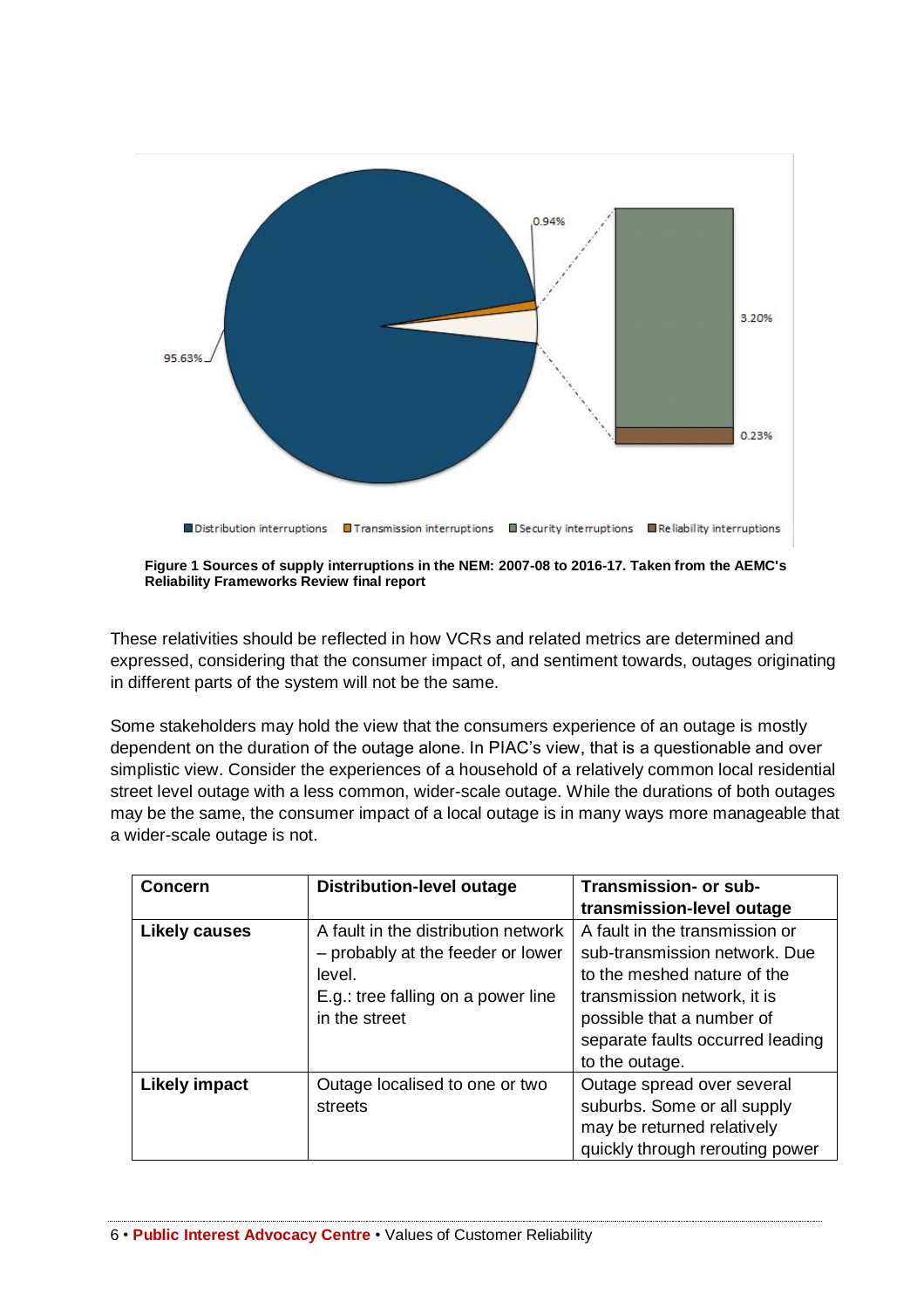|                                                                                           | Outage may last several hours<br>while crews work to address the<br>network fault                | through other parts of the<br>transmission and distribution<br>network.<br>Addressing the root cause(s) of<br>the outage may or may not take<br>longer than for a distribution-<br>level outage |
|-------------------------------------------------------------------------------------------|--------------------------------------------------------------------------------------------------|-------------------------------------------------------------------------------------------------------------------------------------------------------------------------------------------------|
| Can't cook at home<br>- are there take<br>away/eat out/home<br>delivered food<br>options? | Most likely unaffected by the<br>outage                                                          | Unlikely to be available.<br>Demand may be much higher if<br>available.                                                                                                                         |
| Is street and<br>security lighting<br>still working?                                      | <b>Typically</b>                                                                                 | No, except for some security<br>lighting with backup power                                                                                                                                      |
| Is there access to<br>emergency<br>services?                                              | Delays possible if outage<br>caused by extreme event,<br>otherwise yes.                          | More likely to be limited by lack<br>of communications systems and<br>extreme demands on<br>emergency services.                                                                                 |
| Is electrified public<br>transport (trains<br>and trams)<br>available                     | Yes                                                                                              | Less likely                                                                                                                                                                                     |
| Are mobile<br>communications<br>working?                                                  | Yes (as long as consumer has<br>charged mobile device or can<br>charge locally)                  | If so, heavily constrained by<br>limitations of system backup<br>power and heavy demand of<br>system.                                                                                           |
| Are there options<br>for preserving<br>refrigerated food<br>storage?                      | Options such as purchasing ice<br>or transferring items elsewhere<br>may be available.           | Less likely.                                                                                                                                                                                    |
| Is there access to<br>outage<br>information?                                              | Likely access to DNSP<br>notifications, online information<br>and call centres                   | Potentially only access to public<br>media, likely limited by mobile<br>communications system<br>constraints.                                                                                   |
| <b>Emotional impact</b><br>on consumer                                                    | Likely lower degree of emotional<br>impact than a sub-transmission<br>outage of the same length. | Likely higher degree of<br>uncertainty and emotional<br>impact, particularly if the outage<br>has occurred during a<br>catastrophic event or extreme<br>weather event.                          |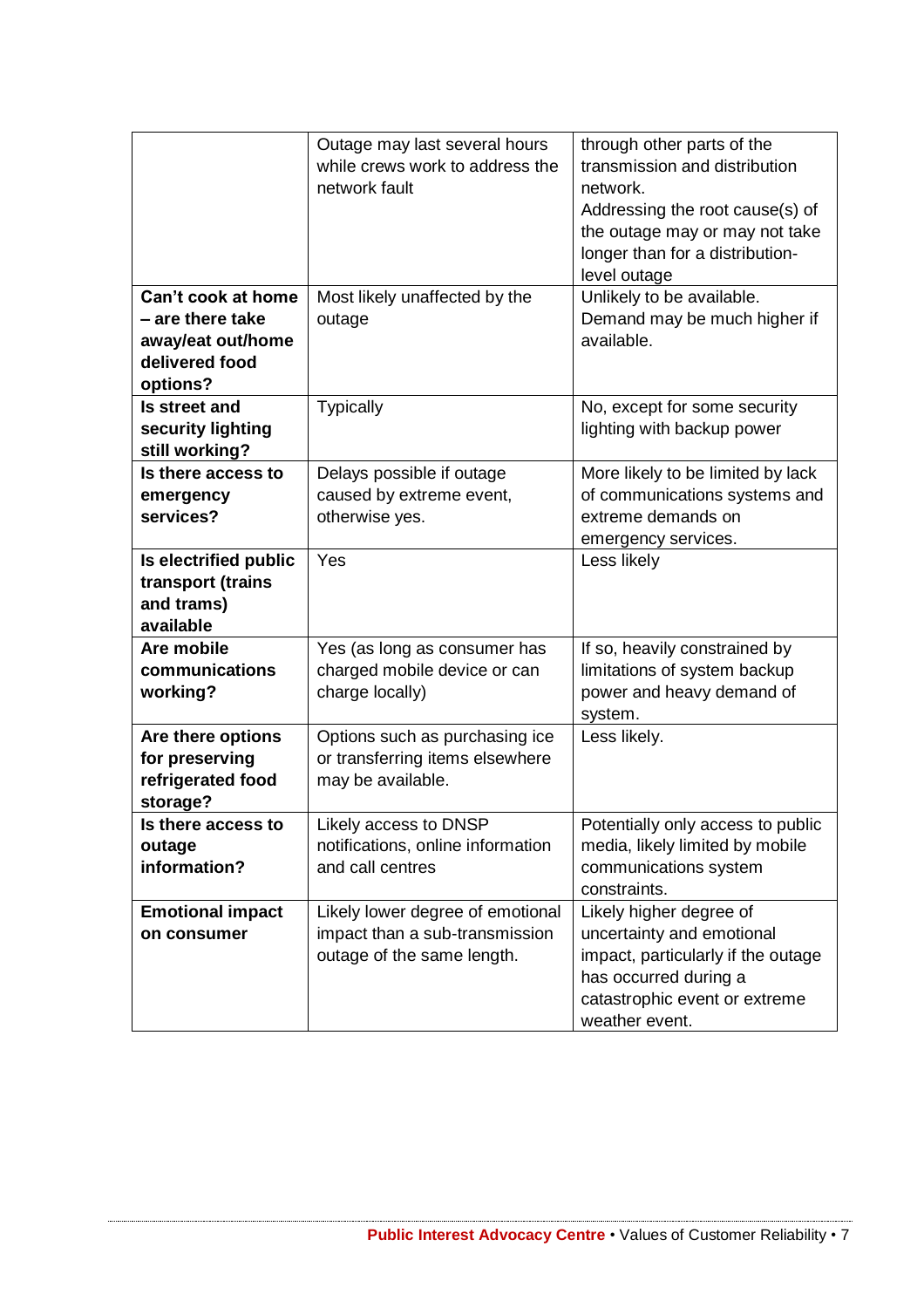#### **Question 9: Should the AER determine a VCR for prolonged and extensive outages envisaged by System Black and HILP events? Question 29: What outage characteristics do you consider unnecessary as being unlikely to drive variation in values of customer reliability?**

Is PIAC's experience, seeking people's views on rare and unlikely events, such as once-in-tenyear major outages, does not yield reliable and informed results, as people have little experience with such events and hence the cognitive bias of uncertainty aversion is difficult to overcome.

The benefits of determining a specific VCR for High Impact Low Probability (HILP) events are further limited by the fact that these events are infrequent, hard to predict and typically not cost effective to avoid.

Nonetheless, the impacts of outages in the table above (see previous question) could be extrapolated to develop VCR estimates for HILP events.

#### **Question 12: Should VCR values for different customer types also inform the allocation of distribution and transmission shared costs among consumers?**

Yes. Where customers of different types (and/or who are connected at different voltages within the same distribution network) have materially different VCRs, investments made in network reliability may not be valued equally by these classes. It may be appropriate to allocate some cost recovery for reliability-driven investment according to VCR in the calculation of DUoS charges. Though more complicated to achieve, TUoS charges could be treated similarly.

#### **Question 13: Are there any other regulatory investment assessments and/or NEM planning contexts that could be informed by the application of VCR values? Question 15: For what purposes do you currently use VCR? Question 16: For what future purposes could you use VCR? What level of VCR segmentation would you require?**

In recent years, VCR has been applied in circumstances, and at a level of granularity, which was not anticipated, and for which it was not designed. This highlights the need for a detailed and adaptable set of VCR values that are designed to be applied in a variety of circumstances. Any future work on VCR will need to respond to these developments and be done with cognizance of the applications of VCR.

It will not be practical (or, in some cases, possible) to produce VCR values to cater to every conceivable future applications; yet, in PIAC's view, it is in the long-term interests of consumers to make every reasonable effort to do so.

Applications of for which VCR are, could and/or should be applied include:

- Transmission planning;
- Transmission investment tests;
- Transmission reliability settings;
- Distribution planning,
- Distribution investment tests;
- Distribution reliability settings, such as targets for SAIDI and SAIFI in a given network and STIPS;
- DMIS;
- Arrangements for worst served consumers, including Guaranteed Service Limits;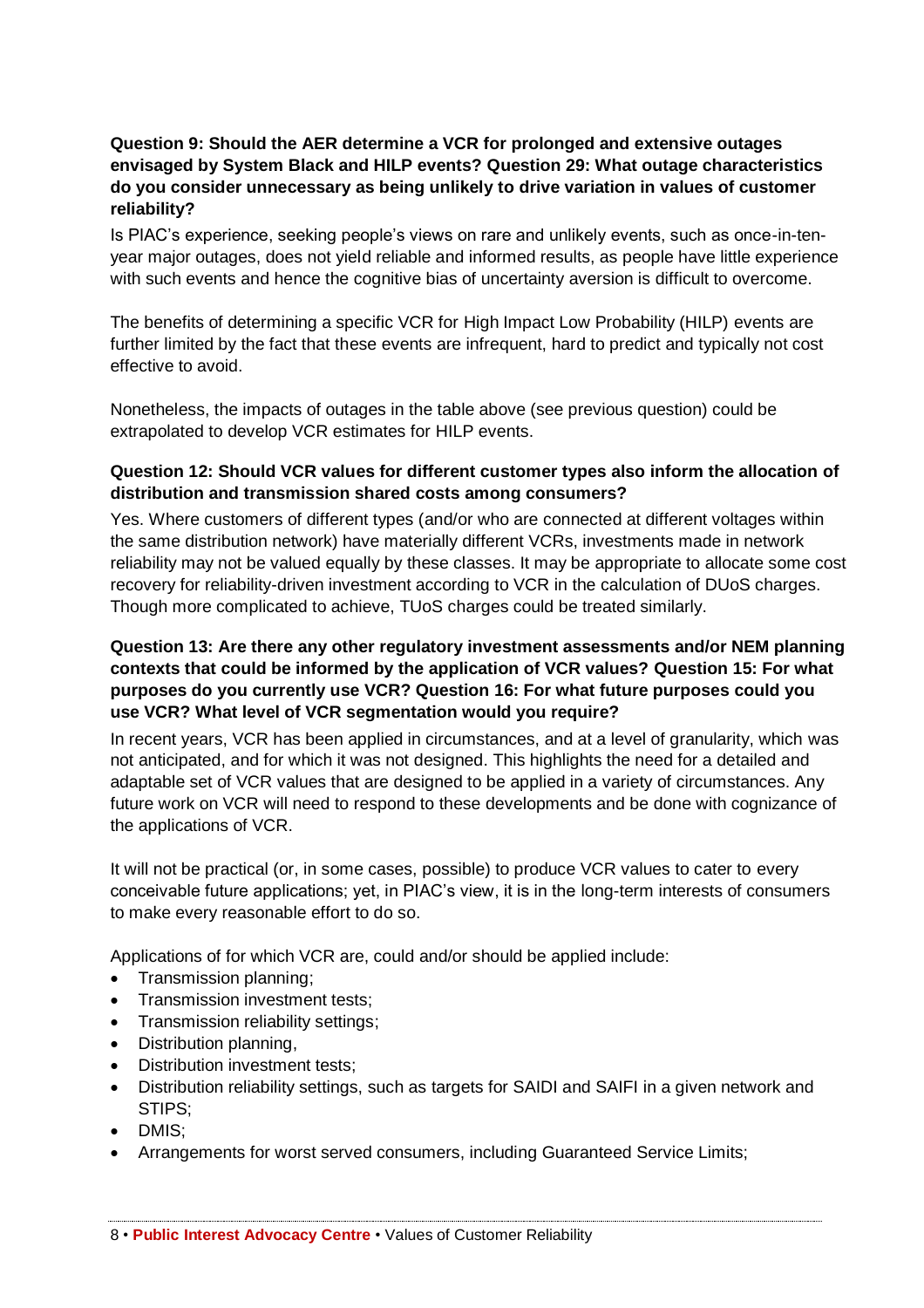- The Reliability Standard and Market Price settings;
- The development of the System Restart Standard
- The procurement of System Restart Ancillary Services
- Policy development, such as the National Energy Guarantee
- Implementation of the National Energy Guarantee Reliability Obligation
- Special cases (such as was used for the Victorian Bushfire Powerline Safety Taskforce)
- Determining the upper bound of payments made to providers of emergency mechanisms such as RERT;
- Determining thresholds and arrangements for emergency load shedding.
- Allocation of DUOS and TUOS charges between customer types

**Question 18: If not, what other method or methods would be most appropriate to engage with customers and derive VCR values? Question 19: Should different methods be used for different customer types? Question 20: Should multiple methods be used to cross check derived VCR values?**

In PIAC's view, the AER should use the same stakeholder engagement guidelines that it requires energy network businesses to follow in the development of VCR values. PIAC's own good engagement framework affirms the importance these guidelines, particularly as they relate to deliberative engagement.

"PIAC's good engagement framework reflects a preference for a particular approach to consumer engagement. As noted in section 3, PIAC assessed 'Approach to engagement' by evaluating the DNSPs' commitment to:

- Deliberative engagement;
- Ongoing engagement; and
- Strategy-driven processes.

For true deliberative engagement, NSPs should treat representative groups of consumers as a 'mini public', to talk through issues from start to finish and work towards a consensus outcome.<sup>2</sup> This form of engagement requires NSPs to host the same group of participants over a number of sessions in order to properly explore complex issues and facilitate high quality feedback from, and negotiate outcomes with, deliberative forum participants.

Deliberative processes relate directly to the IAP2 Public Participation Spectrum.<sup>3</sup> …the spectrum measures public participation in decision-making from 'Inform' to 'Empower'. PIAC contends that any truly deliberative consumer engagement process could be considered to be at the 'Collaborate' level of this spectrum."<sup>4</sup>

Deliberative processes are a minimum requirement to accurately understand and overcome cognitive biases in the expression of consumer preferences on complicated issues such as price and reliability trade-offs. Data obtained from phone and online surveys on the other hand, is generally unreliable.

 $\overline{2}$ <sup>2</sup> Lucy Cole-Edelstein, *[Random Selection Does Not Equal Deliberativ](https://www.iap2.org.au/ccms.r?Pageid=6000&tenid=IAP2&DispMode=goto|10106&Return=pageTop|61|10135)*e, 2016.

<sup>3</sup> International Association for Public Participation, *[IAP2 Public Participation Spectrum](https://www.iap2.org.au/Tenant/C0000004/00000001/files/IAP2_Public_Participation_Spectrum.pdf)*, 2014.

<sup>4</sup> PIAC Evaluation of Consumer Engagement by NSW DNSPs 2017-18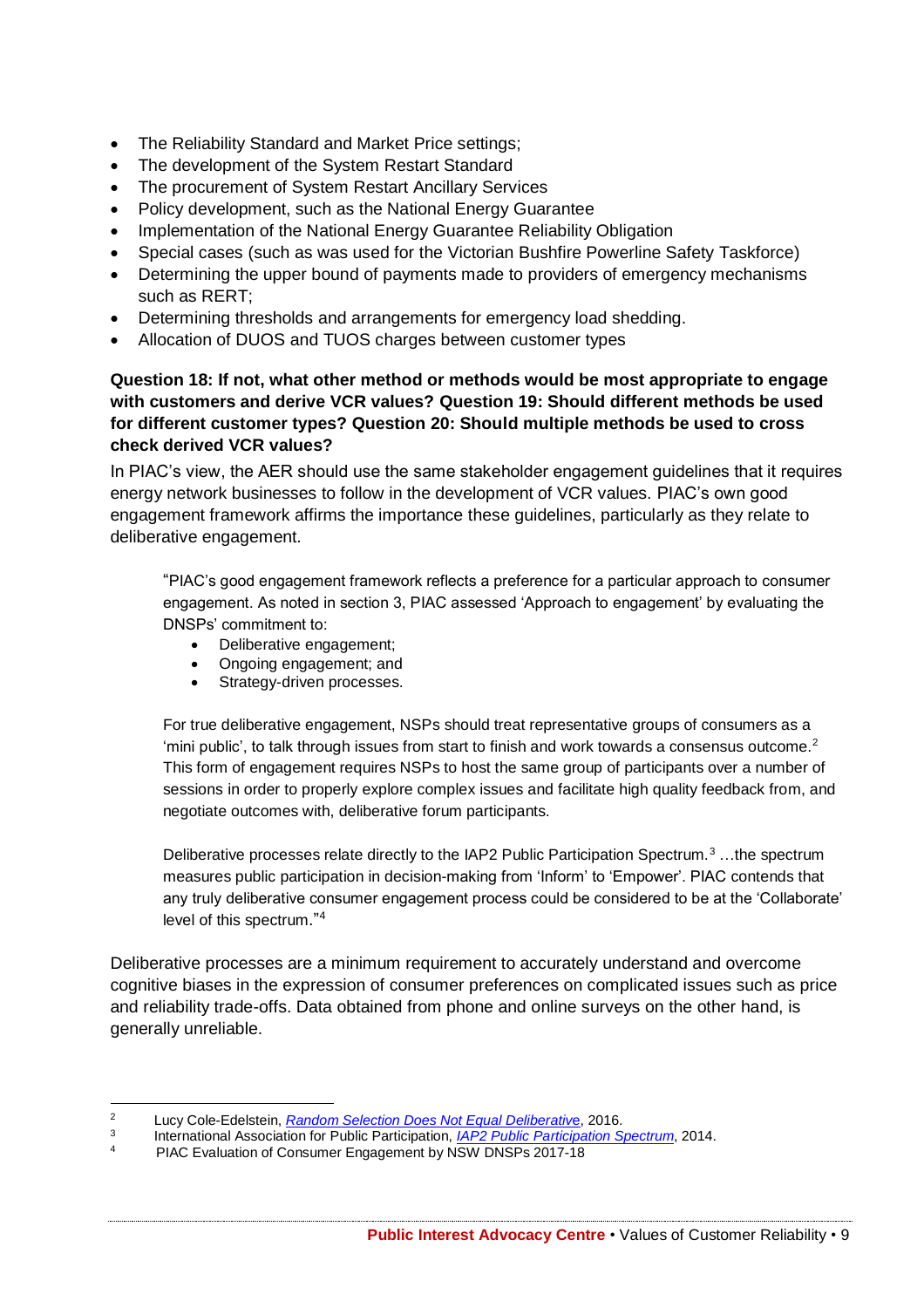This distinction was born out in consumer and community engagement processes by Essential Energy in 2017. Essential ran in-depth deliberative forums with local communities throughout regional NSW, in addition to phone surveys, to understand consumer preferences. In each case, participants were asked the same questions about the value they place on reliability relative to their recent experience of bills and outages.

"When faced with the concept of a trade off on length and frequency of outages against cost, findings varied between the forums and the online surveys.

Due to the current satisfaction with reliability, a consistent finding was that the vast majority were not willing to pay more to reduce their outage duration. **In fact, in the forums two thirds (66%) wished to pay \$40 less a quarter to have 1-2 more outages a year showing that they were willing to accept slightly lower levels of 'reliability' for a slightly lower 'cost**'. The online participants did not have the prior knowledge that this question was framed with in the

forums and without this knowledge there was slightly less willingness to trade off reliability. Over half of [online] respondents (53% residents and 55% businesses) chose the status quo."5

More telling still is that in the **online surveys, slightly less than one-third** of participants preferred to accept lower reliability levels for lower bills, compared to the **deliberative forums where two-thirds** of participants preferred to accept lower reliability levels for lower bills.

**Question 21: What levels and categories of segmentation in VCR values are useful to you, taking into account the trade-off between accuracy and required survey respondents and resources? Question 22: Are there particular customer types, categories, sectors etc. that are critical to focus on in this review and any surveys we conduct? Question 23: What categories of segmentation do you consider necessary as being likely to drive variation in values of customer reliability? Question 24: What categories of segmentation do you consider unnecessary as being unlikely to drive variation in values of customer reliability? Question 25: What level and categories of segmentation in VCR values can be utilised, given the level of detail and segmentation present in customer data and data sets to which you have access? Question 30: What outage characteristics can be utilised, given the level of detail and segmentation present in customer data and data sets to which have access? Question 31: What method should be used to representationally weight affected segmented customer classes at the point of proposed investment? Question 32: Should different consumption information be used to weight VCR values depending on the nature of the outages being considered? For example, should average annual consumption information be used to weight VCR values when considering prolonged outages, and average peak consumption values be used to weight VCR values when considering short outages during peak periods?**

PIAC is continuing to develop its position on these questions and looks forward to assisting the AER through this process.

#### **Question 34: How often should the AER undertake reviews of VCR?**

PIAC recommends that the VCR is reviewed every four years, and ideally no more than a year before each determination of the wholesale market reliability standard and market price settings.<sup>6</sup>

10 • **Public Interest Advocacy Centre** • Values of Customer Reliability

 $\overline{5}$ <sup>5</sup> Woolcott Research and Engagement, *[Engagement Programme Summary Report –](https://www.woolcott.com.au/EssentialEnergy/EssentialEnergyEngagementProgrammePhase1SummaryReport.pdf) Phase 1, Prepared for [Essential Energy](https://www.woolcott.com.au/EssentialEnergy/EssentialEnergyEngagementProgrammePhase1SummaryReport.pdf)*, June 2017, 8.

<sup>&</sup>lt;sup>6</sup> This would entail the first review to be done earlier than four years before the AER's first VCR review.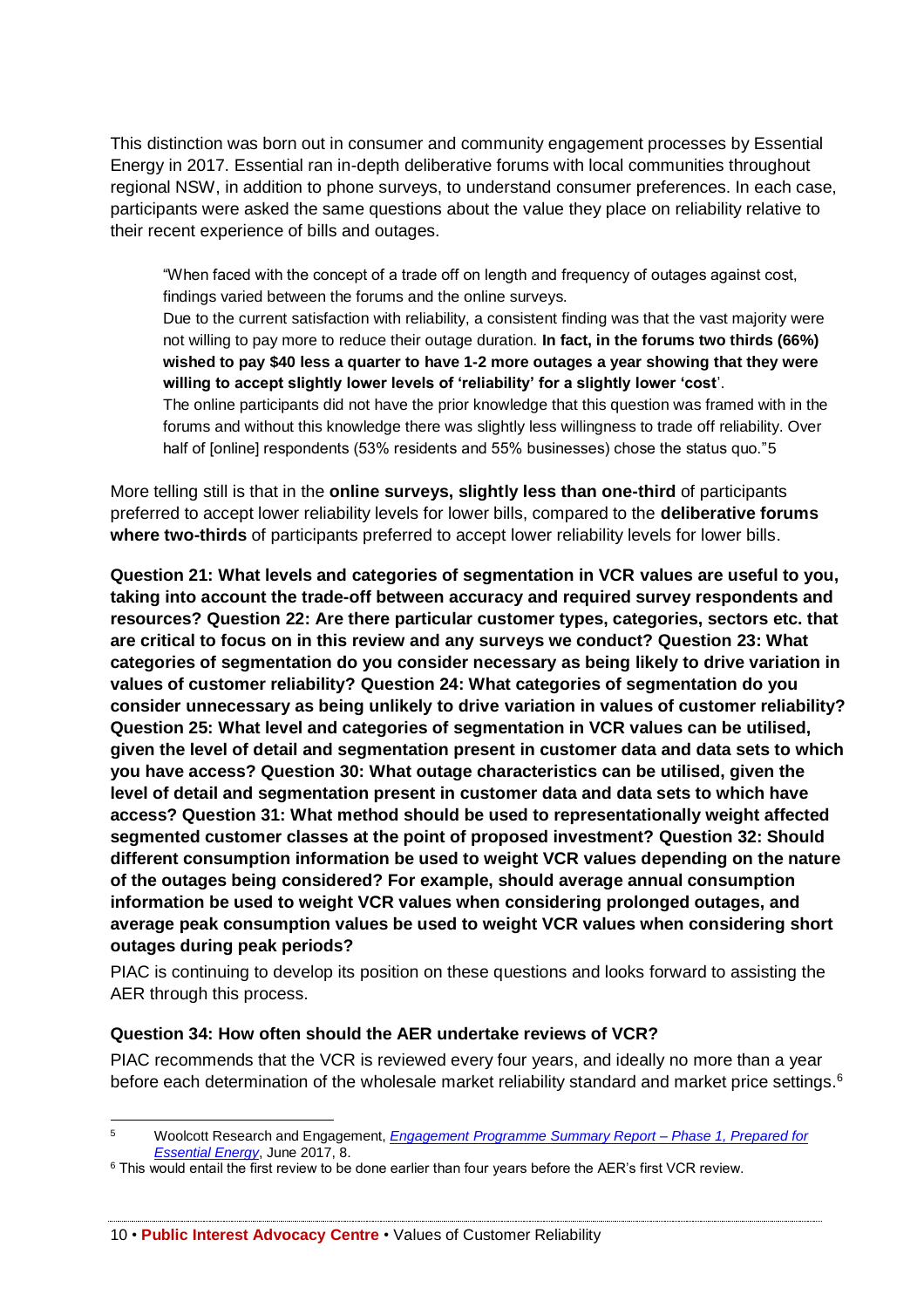The benefit of this approach over five-yearly assessments include:

- The wholesale market reliability standard and market price settings can be informed by up-todate values. These settings are determined two years in advance for periods of four years. Under five-yearly VCR the settings, and resultant investment decision, towards the end of the market price settings period could be informed by VCR values determined a decade or more earlier, which is beyond the timeframe of reliable prediction given the rapid changes anticipated in the energy market. Under PIAC's recommended approach, settings and investment decisions would be informed by VCR values and methodology never more than seven years old;
- Similarly, given the five-year reset period typically used for network revenue determinations, a four-yearly update of VCR would avoid protracted use of potentially out-of-date values for a given network. Under a five-yearly VCR review cycle, some networks could consistently be using values determined five years before the start of the reset period (and 10 years before the end);
- Values used will be more up to date, providing more certainty to market institutions, investors, consumers and other stakeholders; and
- There may be resource allocation benefit for the AER in coordinating the interval with other four yearly processes, such as Rate of Return.

## **Question 35: What mechanism(s) should be applied to adjust the VCR on an annual basis?**

PIAC recommends that:

- Elements for annual adjustments should be limited, to provide certainty; and
- Indexation to account for inflation should not be automatically applied as a default. Indexation for CPI should only be applied if a case can be made for it. In PIAC's view, the default approach of applying CPI to the Market Price Caps, for example, has proven problematic in restricting them from being lowered over time.

#### **Question 36: Should smoothing techniques be applied when transitioning to newly derived VCRs?**

Only where the magnitude of the difference between the old and new values is so great that the impact on the market of an immediate full transition is clearly higher than the impact of any inefficiency in the transition. Smoothing for its own sake is of questionable value.